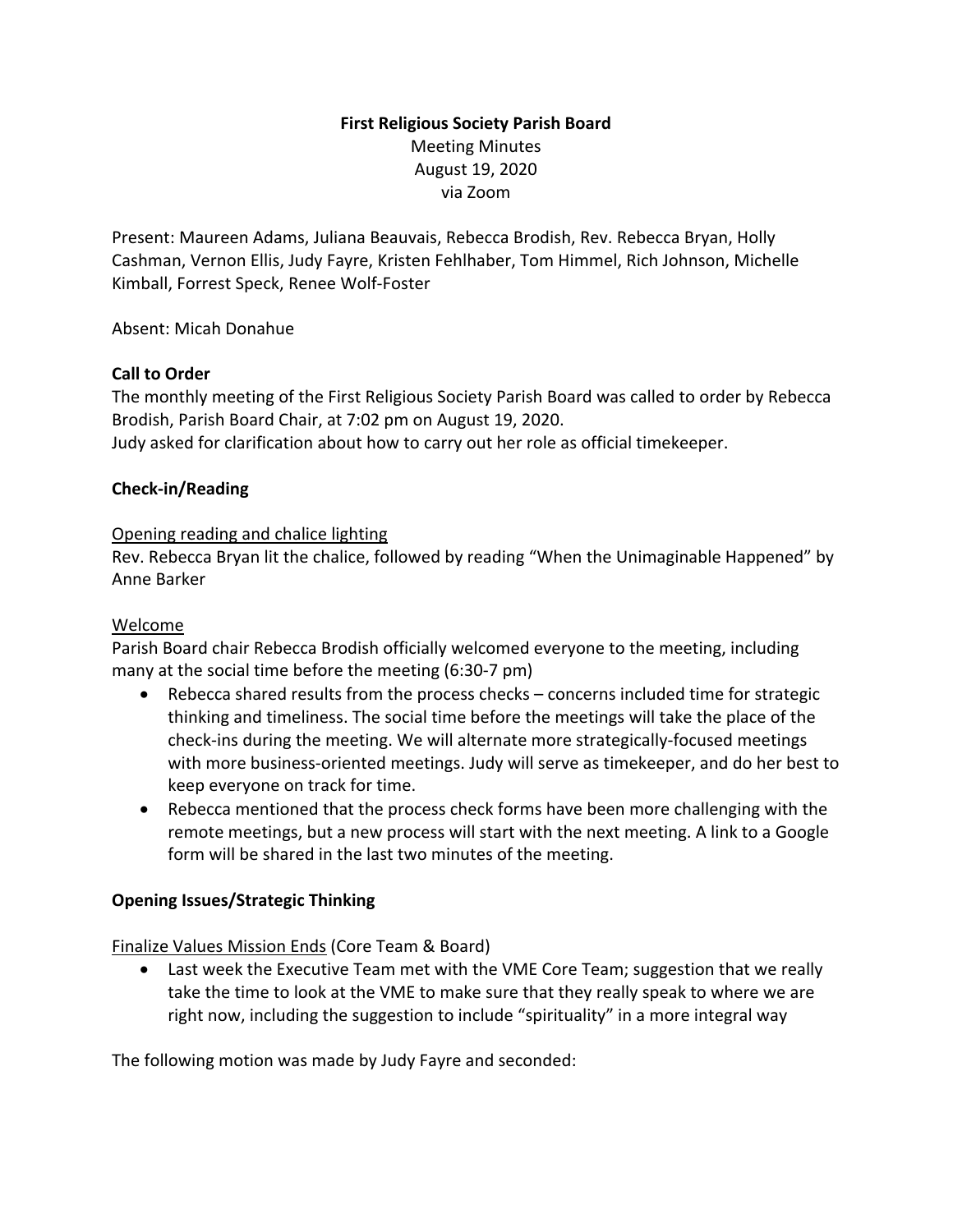*Motion*: I move that the Parish Board approve the revised Values, Mission and Ends and that the said Values, Mission and Ends be placed on the Warrant for the Congregational Meeting on September 27, 2020. It was seconded.

*Vote*: The motion was passed. (I believed it was unanimously, although it was hard to see all the hands – some squares were darker than others)

### Next steps for VME process

Rebecca Brodish explained that there are three steps:

- (1) the congregation vote will be Sept. 27.
- (2) Once the VME are voted in, the theological interpretation comes next. Sept. 19 board meeting will include Rev. Rebecca's presentation.
- (3) Parish Board retreat on Oct. 3 at 1 pm will include the "operational interpretation"; e.g. what does the end mean operationally? Create strategic priorities for each of the ends. (pp. 40-47 has examples from Unity Church, which is Laura Park's congregation)

# Anti-Racism Work (Vern Ellis & Board)

- Vern Ellis explained the origin of the anti-racism core group following the murder of George Floyd in May 2020 and a June meeting with almost 60 people from FRS. Vern described that three committees were created (Within, Among, Beyond) and that the core group was inspired by the VME, which really guided their work.
- Ann Haaser is the convener/facilitator of the core group and the contact person, and there is a listserv that will serve to inform people of the group's initiatives. There was no motion or vote, but board members praised the core group's work and noted how it exemplified living the VME.

# Re-engaging the congregation (Core Team & Board)

- On behalf of the VME core team, Renee Wolf-Foster the suggestion that the members of the Parish Board divvy up the congregation and call everyone in the membership prior to the vote in order to establish connection and provide and opening to talk about the VME.
- People would be informed that we would like to call them, and the calls would be highly structured and forward looking. We would start by asking how they were, and we would follow with asking this question, suggested by Rev. Rebecca: "what difference do you think FRS can make in the lives of the members, community and friends?"
- Rev. Rebecca: pastoral associates would be willing to help; a post-card would be sent out in advance with the VME
- There was no formal vote, but board members agreed that this would be a good approach, that we would need to move quickly because the Sept. 27 vote is coming up quickly.

#### **New Business**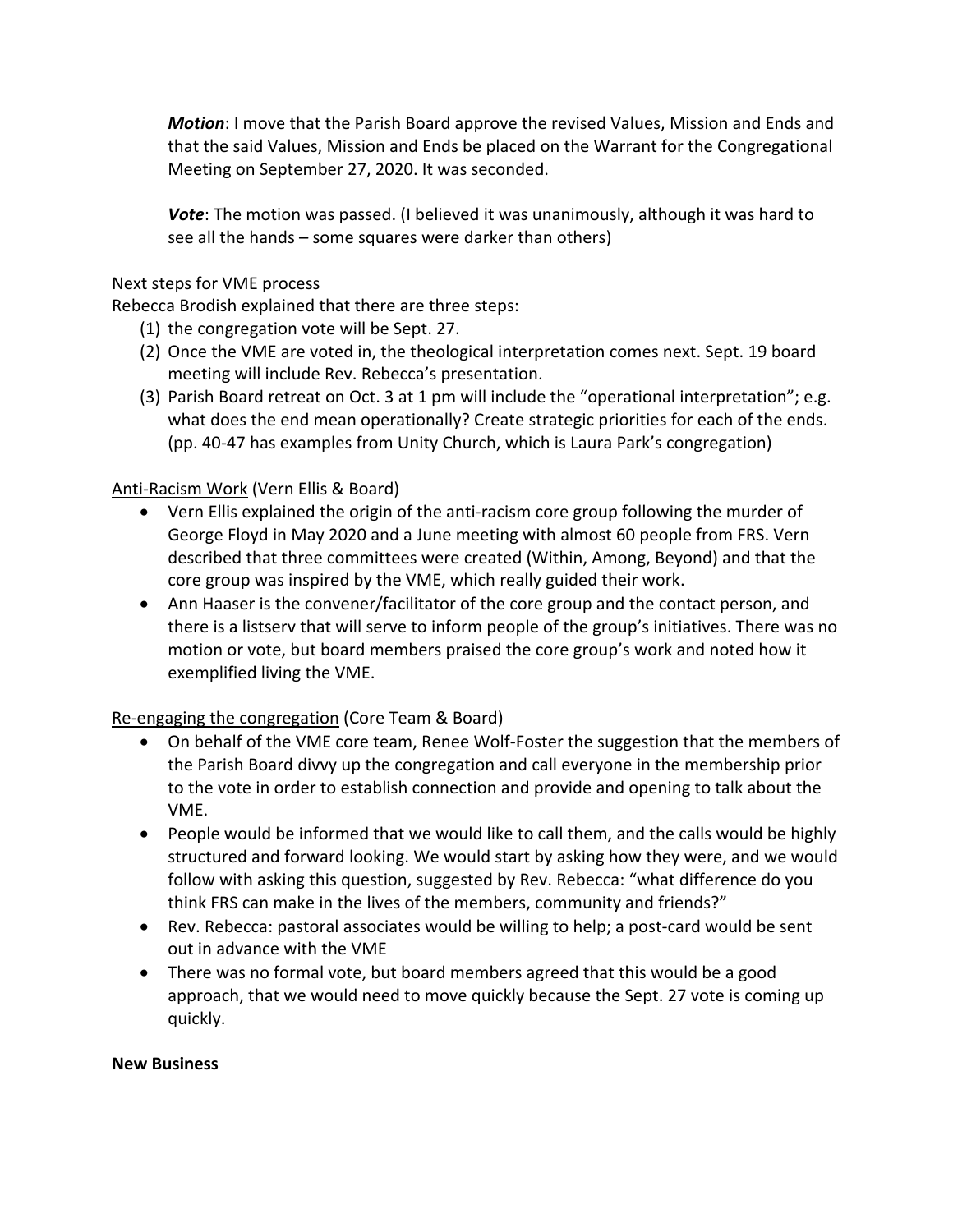# Conflict of Interest Forms

Rebecca Brodish introduced the Conflict of Interest form that is in the packet for this board meeting; new and continuing board members should fill out and return to Kristen.

# Financial update

- Kristen Fehlhaber had no formal Finance Committee report to share because they are meeting tomorrow, but she did share that thanks to the recovery fund, we ended last year positive about \$8,000 even though we were down a bit in pledge fulfillment and we did not have some rental income and the spring fundraiser.
- Tom Himmel, Finance Committee chair, shared that next month the Finance Committee will meet before the Parish Board meeting. He added that we have an approved budget coming out of the annual meeting so we can track to that; this year will be a unique one, so they will be keeping a close watch on how we are doing; they will be putting a group together to work on "income opportunities".
- Thanks to the Finance Committee for their excellent work last year during a very difficult year were expressed.

# New Membership and Communications Manager position

- Rev. Rebecca Bryan shared that the position was re-named from a "director" to "manager" to better align with the UUA pay scale for the position.
- The 25 hours/week job is focused on membership, communications, and digital.
- They will even consider candidates who are not local for this year. The "membership engagement" aspect is crucial this year.
- Rev. Rebecca and Kristen will look through resumes, to narrow down, then they will be reaching out for help with interviews.

# Reopening team update

Kristen Fehlhaber shared the update that the reopening team has been meeting; they sent out the survey that has now gone out twice (on Sunday, again today in the Steeple); they are hoping to do less, but to invest time and energy where there is demand/need; the team is meeting Monday or Tuesday to go over the survey results.

# Parish Board opening

Rebecca Brodish confirmed that Jennifer Rebold has moved and stepped down from the PB. Options were discussed, including finding a replacement or experimenting with having a smaller board. It was decided that a youth member should be recruited to fill the vacancy.

# **Other New Business**

# **Consent Agenda**

• Minutes from June meetings

The following motion was made by Juliana Beauvais and seconded: